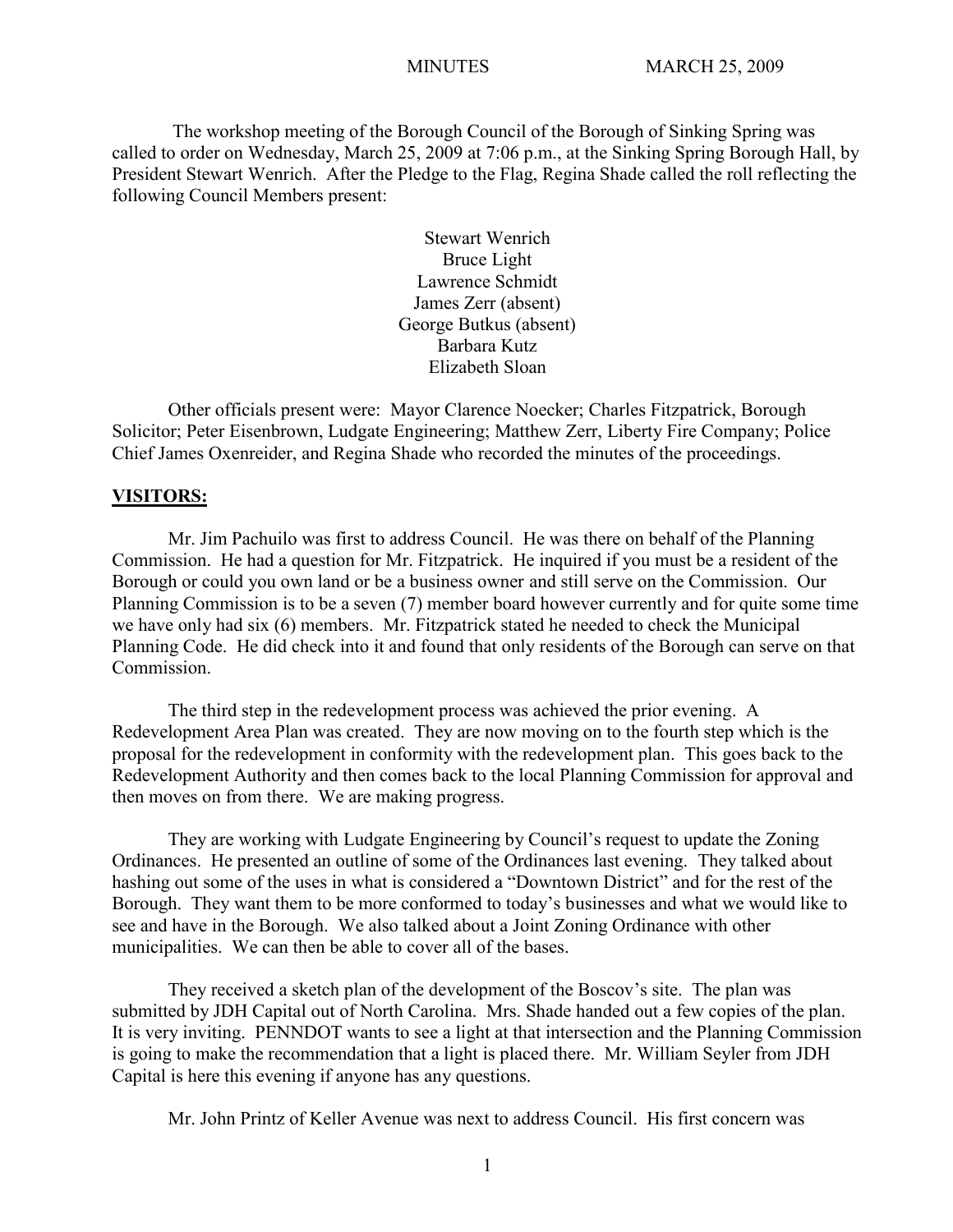#### **VISITORS (cont'd):**

in regards to the sewer rate increase and just how we were able to run out of capacity. With Mr. Butkus being out, Mr. David Schlott of ARRO Consulting addressed the question. He stated that the work that is going to be done is an upgrade and a minor expansion. The minor expansion is basically optimizing the oxidation ditches which are already there and adding a clarifier. The other part of the project which is the majority is an upgrade to the head works, doing away with the grinder system, putting in an influent screen device and adding reed beds. It is not really a capacity issue. He went on to explain about the hydraulic and organic overload that was discovered a few years ago in the Chapter 94 Report. This solution will maximize the capacity of the ditches without adding another oxidation ditch. They are acting real well. Mr. Printz again asked the question are we out of capacity or are we still maintaining what we have. Mr. Schlott stated we are not out of capacity. This is more of a planning tool at this point. The reason he questioned this was because there is a lot of building going on in the area, and the developers are bringing more people into the Borough. He feels there is one (1) fee that they must pay however they are bringing more people into the area and therefore he feels the developer should pay the extra amount if we are getting close to capacity or going over. The developer comes in and reaps the profits however the residents are paying more than double per month. He thinks it is ridiculous that the residents must pay more. Mr. Fitzpatrick stated that was not quite accurate. He explained what happens when a home is built or a new connection to the sewer line is created a tapping fee is paid. In fact any new connection is paying a tapping fee which will cover what is calculated to the cost of selling capacity to that specific connection. Mr. Printz felt it was unbelievable that we had a 114% sewer increase. Mr. Schlott stated that we have not had a sewer rate increase in a long time. Mr. Schlott stated we have invested a lot of money into the Borough's collection system. He explained what areas have been corrected.

Mr. Printz stated when he was on Council he had to jump through hoops to get cell phones for the Borough Hall. Now everyone on Council has cell phones. He had to fight to get five (5) cell phones at the lowest price. We stated we could reduce quite a lot of waste in this Borough if these phones were turned back to the police department, the street department, and one (1) for the office. He does not see the need for every Councilperson to have a cell phone especially if they are being abused. He hopes no one is calling for their horoscopes, the weather or the Game Show Network for bingo numbers. He questioned if anyone has any idea what is going on with the cell phones. Mr. Wenrich stated they are being scrutinized and as the belt tightening comes this is one thing that will be looked at. Perhaps by April or April's workshop we will have an answer. Mr. Printz stated again that the police department, the street department, and one (1) or two (2) in the office the others are just a waste of money.

### **EXECUTIVE SESSION:**

An executive session was held at 7:20 p.m. for the discussion of real estate.

### **RECONVENE:**

Council reconvened at 7:42 p.m. Mr. Schmidt stated in order to align and straighten the Blanbrid, Queen, and Penn Avenue intersection to comply with the Official Map, I make a motion to authorize the Solicitor to engage the services of an appraiser to appraise 3502 Penn Avenue and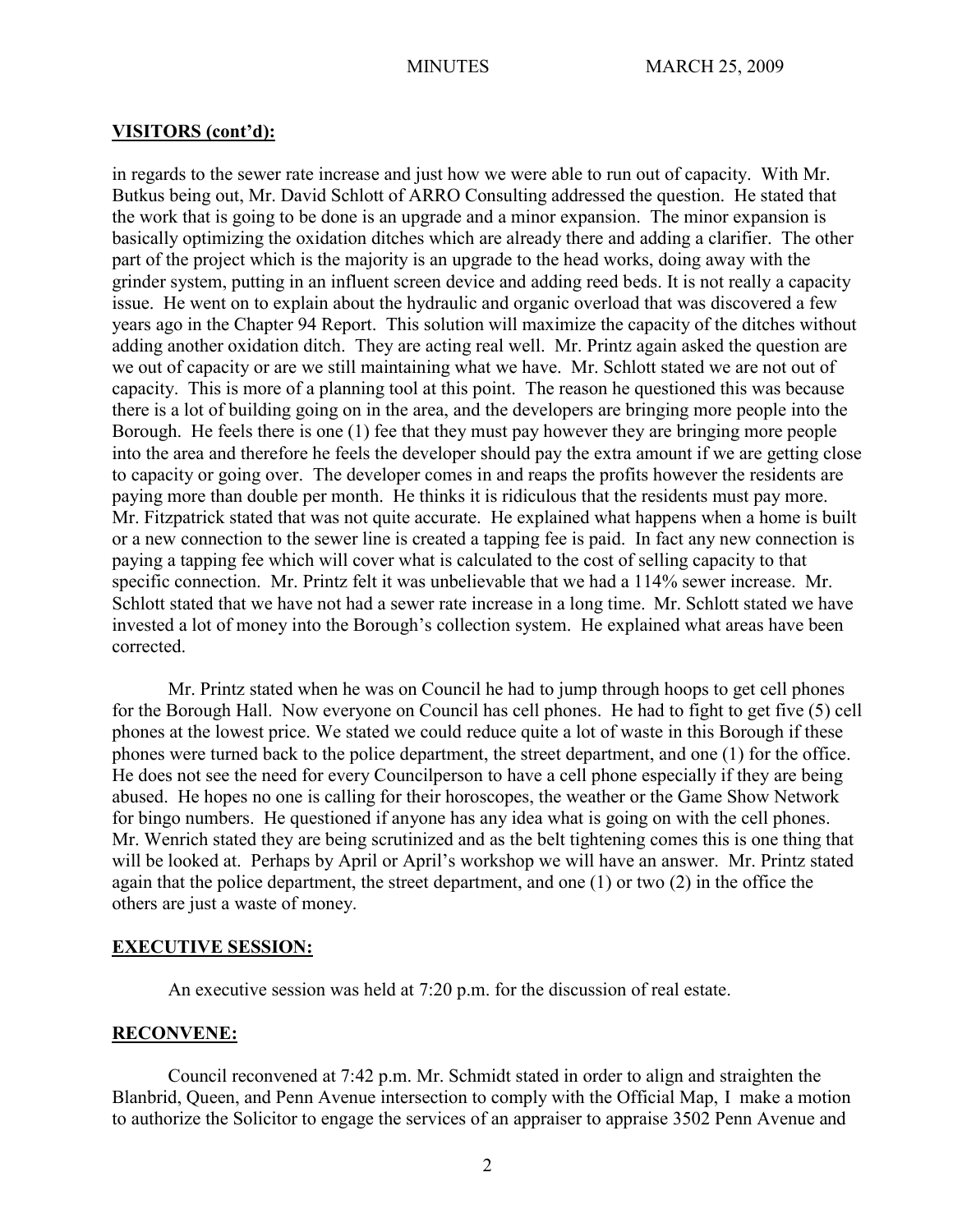#### **RECONVENE (cont'd):**

to further authorize the Solicitor to begin negotiations with the owner to purchase 3502 Penn Avenue in the Borough; seconded by Mrs. Kutz. Mr. Wenrich asked for a roll call vote.  $AYES - 5$ ,  $NAYS - 0$ ; motion carried. This is not a condemnation.

#### **BUSINESS:**

Mr. Wenrich stated as was mentioned earlier by Mr. Pachuilo the proposed developers of the Boscov's property have retained the services of an attorney from the same firm our Solicitor is associated with. This would definitely create a conflict of interest so we need to appoint a conflict counsel. They will handle anything that might happen in regards to this developer and only this developer. Mr. Fitzpatrick will continue to handle everything else going on in our Borough. Mr. Schmidt made a motion appoint J. Kitridge Fegley as our conflict counsel; seconded by Mr. Light. AYES – 5, NAYS – 0; motion carried. Mr. Schmidt questioned if we will receive something in regards to his fees to which Mr. Fitzpatrick stated he will get that information for us. Mr. Fitzpatrick said he is an excellent real estate attorney.

Mr. Wenrich stated with the current expenses and the future project that is coming up he wanted to appoint a finance committee to brainstorm on some ideas of saving or getting us money. On that committee he placed Mrs. Kutz, Chairperson, Mr. Schmidt, Mr. Zerr, Mrs. Shade, Mr. Hart, Chief Oxenreider, and the Mayor. The reason he chose those three (3) Council people is because this could be their swansong. He wants some very clear views on these things.

The next issue was the task force. Mr. Fitzpatrick stated he had the final versions of the bylaws and the intermunicipal agreement. We had intended to discuss these tonight however with two (2) members of Council being absent he wasn't sure but perhaps we could defer this to the regular meeting next Thursday. It really does not make too much difference if we do wait as we would not have time to advertise for adoption at that time. We need seven (7) days. Mr. Wenrich stated we could defer this till then. Ms. Sloan wanted to place it on the floor that evening as she did speak with Mr. Butkus at length. He is in support of it. Ms. Sloan questioned if this was the final version of the bylaws to which Mr. Fitzpatrick stated it was. He does not see any further changes. Ms. Sloan asked Mr. Wenrich if she could make a motion so we could move forward and have it for the final meeting. Mr. Fitzpatrick stated even if you authorize him that night we can't get it advertized for the first Thursday in April. She understood that but time is of the essence. If it does pass we are at least moving forward. Ms. Sloan made a motion to advertise the Ordinance to adopt the intermunicipal agreement along with the Berks Task Force Bylaws; seconded by Mr. Light. The Mayor stated we would not have enough time to advertise for that to which Mr. Fitzpatrick stated that was true. A brief discussion ensued. AYES – 5, NAYS – 0; motion carried. Mr. Wenrich stated in the new structured bylaws, he knew there was a question of the financing; are we still going to carry the debt on our credit line. Mr. Fitzpatrick said we will have to recognize it as debt of the Borough for purposes of our debt limit however a clause was added that they would indemnify us and hold us harmless and they would assume all of the debt however they would not go to the bank and refinance that debt. That means we are still involved. Ms. Sloan stated the reason they did not want to refinance was because the rates we got back them were better than the rates we would get today.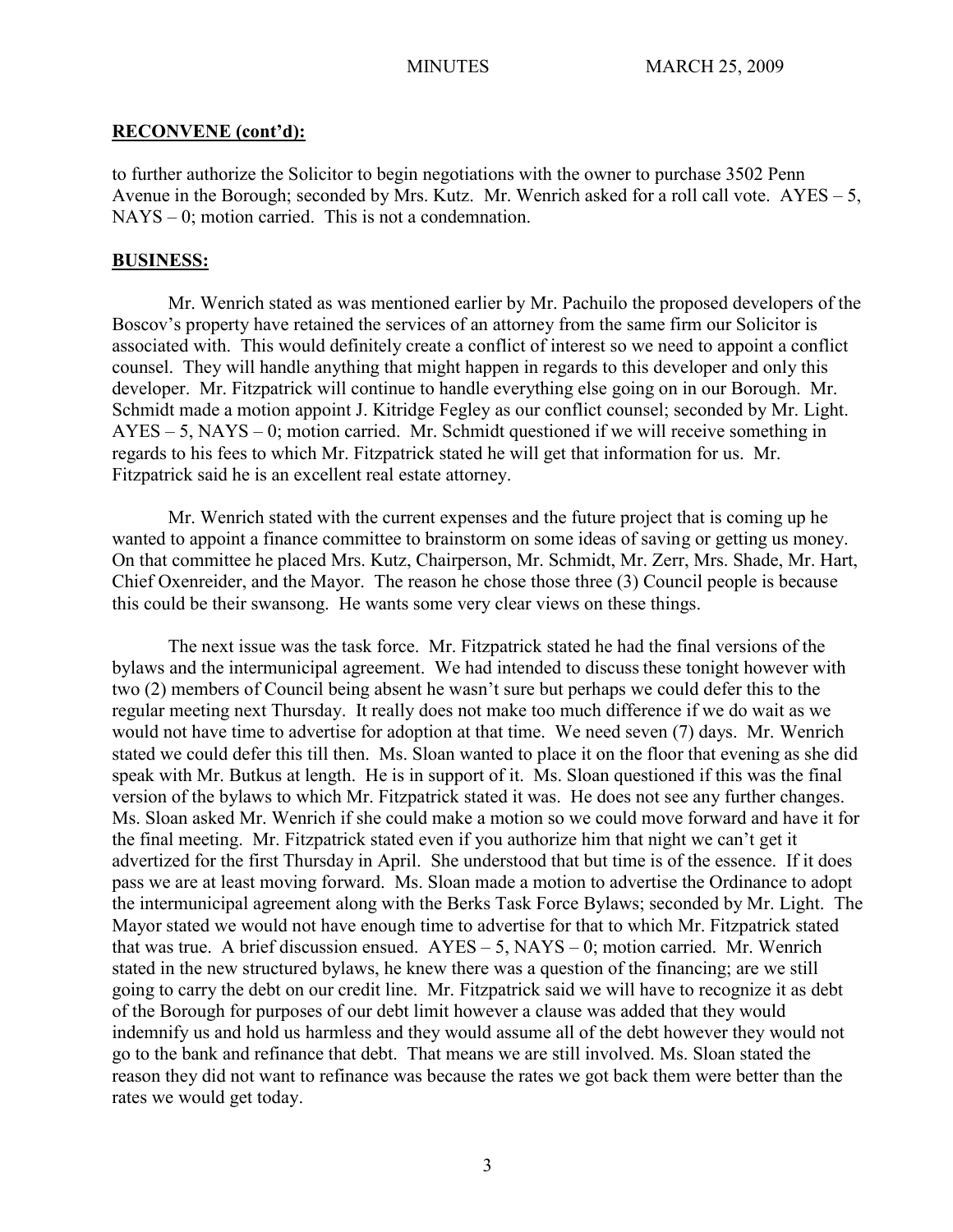#### **BUSINESS (cont'd):**

The next item was fire police for our Memorial Day Parade. Chief Oxenreider stated in order to get the fire police a request was made in writing to the head of the fire police, Mr. Donald Schlegel. The Mayor had to sign it which he did and it also must come up at a public meeting. Mrs. Kutz made the motion to have the fire police at the Memorial Day Parade; seconded by Ms. Sloan.  $AYES - 5$ ,  $NAYS - 0$ ; motion carried.

Bulk clean up will be Wednesday, April  $15^{th}$ .

The Easter Egg Hunt will be Saturday April 4<sup>th</sup> at 10:00 a.m. at the fire company. It will be rain or shine.

Mr. Wenrich congratulated the Mayor on turning 93 years old on March 23, 2009. Everyone clapped in his honor.

#### **COMMITTEES:**

Mr. Schmidt had two (2) items. Officer Travis Fritz has completed his first six (6) months with the police department and is entitled to a raise. Mr. Schmidt made a motion to raise Officer Fritz to the rate of Third Class at a rate of \$22.42; seconded by Ms. Sloan.  $AYES - 5$ , NAYS – 0; motion carried.

The next issue was a letter that Mr. Wenrich and Mr. Schmidt received from the Police Department. Mr. Wenrich read the letter in regards to the twelve (12) hour shifts. The Association would like to sit down with Council or their designees and discuss this so they can begin working the twelve (12) hour shift. The Chief as well as the Mayor were also copied on the letter. Mr. Wenrich stated the letter was dated March 11<sup>th</sup>. He decided not to do anything with this till all of Council had a chance to discuss it. There are pros and cons to doing this. The pros are that it would cut down on overtime so it would be a money saver. This should be discussed at the finance meeting when we have it as well. There is some opposition to this. Mr. Schmidt turned it over to the Mayor as the Police Department is actually under the Mayor. The Mayor wanted a clearance on the Borough Code. The Mayor asked Mr. Fitzpatrick if the he, as Mayor, sets the hours that the police shall work. However it came into this contract that the Association and Council set the hours. Mr. Fitzpatrick stated he would have to talk with Mr. Keller on exactly what has happened. Ms. Sloan stated as being part of that she does not recall that being in there at all. Mrs. Shade along with Chief Oxenreider retrieved the contract and some other information for Mr. Fitzpatrick to review. Mr. Light stated it was brought up but never ended. This was not part of the four (4) negotiated points Ms. Sloan said. Mr. Fitzpatrick stated he did not draft the contract or was part of the negotiations at all. Mr. Schmidt questioned are we legally bond to this agreement or not. Mr. Schmidt stated he did read the contract and it is in the contract. After Ms. Sloan became aware of this, she stated she called Mrs. Shade and Mrs. Shade stated that the contract was already signed. Ms. Sloan stated again it was not part of the four (4) reviewable items and she did not know how it got it there. Mr. Schmidt stated he was surprised when he got the letter. He and the Mayor reviewed the contract together and it is in there. It is a signed contract at this point. Mr. Schmidt questioned Mr. Fitzpatrick if this is a signed document by both parties, isn't it binding at this point.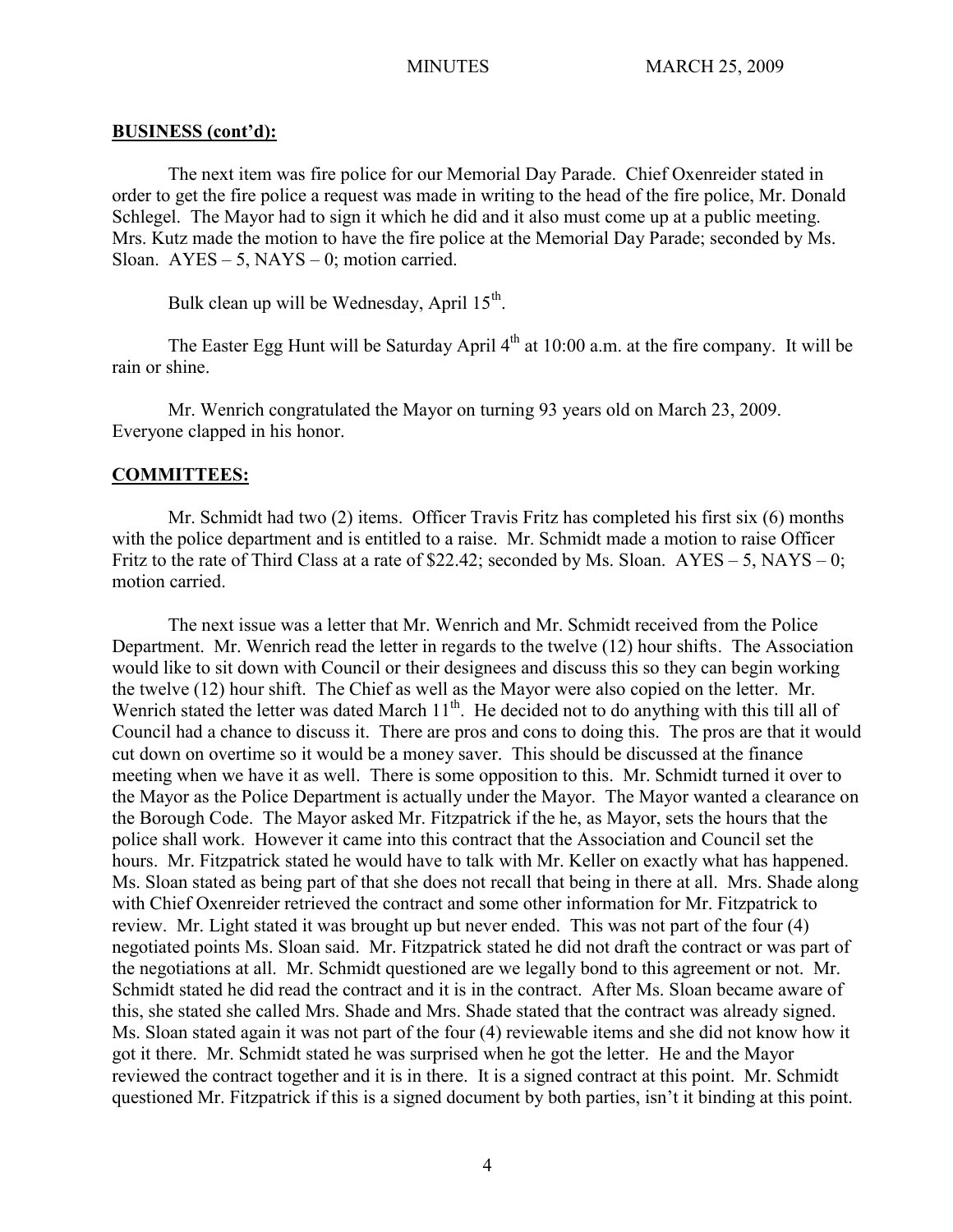#### **COMMITTEES (cont'd):**

Ms. Sloan stated if it wasn't negotiated. Mr. Fitzpatrick stated if it is a signed contract you may be bound by that. Typically, a signed contract is binding on the parties who executed it. Mr. Fitzpatrick stated it says the Mayor has full charge of the chief of police as well as the police force. He shall direct the time, place, and the manner in which the Chief and the police force shall perform their duties except Council shall fix the total weekly hours of employment as it applies to the policemen. Mr. Fitzpatrick stated he could see how that could be interoperated that Council can establish the hours. The Mayor stated the weekly hours. Ms. Sloan questioned if there was a delay between when this was ratified and when it was actually signed. Mrs. Shade stated, it did take awhile to get it back. Ms. Sloan said it is when it came back that the Mayor noted that part. Mrs. Shade stated Chief Oxenreider was getting his information as well. Ms. Sloan questioned what article this was. Mr. Fitzpatrick stated it was Article II, Section 5, on page 4. Mr. John Printz questioned the Mayor if he is opposed to the twelve (12) hour shift. Mr. Printz stated it works well in other municipalities. He asked the Mayor if he was opposed to them working those types of shifts, and why. The Mayor stated he was. He continued that after eight (8) or ten (10) hours of working on a police force you are not up to snuff anymore. At the convention he spoke to various Mayors across the State and some of the Mayors stated it was more expensive to them. Some were working ten (10) hours shifts and are now going back to eight (8). They felt the officer was not up to par after eight (8) hours. Mr. Printz requested giving this a shot and seeing what happens. Mr. Fitzpatrick stated it does not obligate Council to go to twelve (12) hours. They both need to agree. Mr. Printz stated we should give this at least a try. Mr. Wenrich wanted to defer this till our Counsel and their Counsel agree. Ms. Sloan stated she will talk with Mr. Keller. Mr. Fitzpatrick stated Mrs. Shade has spoken to Mr. Keller on this matter and requested Mrs. Shade to state Mr. Keller's response. Mrs. Shade said ultimately since this document was signed by both parties and it states in the document that Council shall establish the hours, we must go with what the document says. Mrs. Shade stated according to the PSAB that the contract supersedes anything in the Borough Code. A written contract supersedes the Borough Code as Chief Oxenreider found out as well. The Mayor again questioned how this got in there. Ms. Sloan stated she will check with Mr. Keller. Mr. Fitzpatrick said he will check. Mrs. Shade had a question, what happens since this was signed by both parties, what happens if Mr. Keller says he doesn't know about that part. She continued it is still there and signed by both parties. Mr. Fitzpatrick stated it does appear this is a binding contract. It is binding to both signing parties. Ms. Sloan stated she does have a lot of alliterations of this and she will print them out. Mr. Schmidt stated that might be academic since they signed the one with that in it. Ms. Kutz questioned exactly what it says. Mr. Fitzpatrick stated "The Association and the Borough will have the right to change the work schedule at anytime during this agreement to a continuous and permanent twelve (12) hour per day work schedule if both parties are in agreement to such work shift." Ms. Sloan stated so that means both Council and the force will have to agree to go to a twelve (12) hour workday. We would have to vote on it. Mr. Fitzpatrick stated that work hours are negotiable and apparently it was negotiated or else it would not have ended up in this contract. Ms. Sloan stated to her recollection they wanted it but the Mayor didn't so as a matter of compromise they stated so if both parties agree we will go forward with it. She will have to check her notes. Mr. Fitzpatrick stated that is what it states in this contract.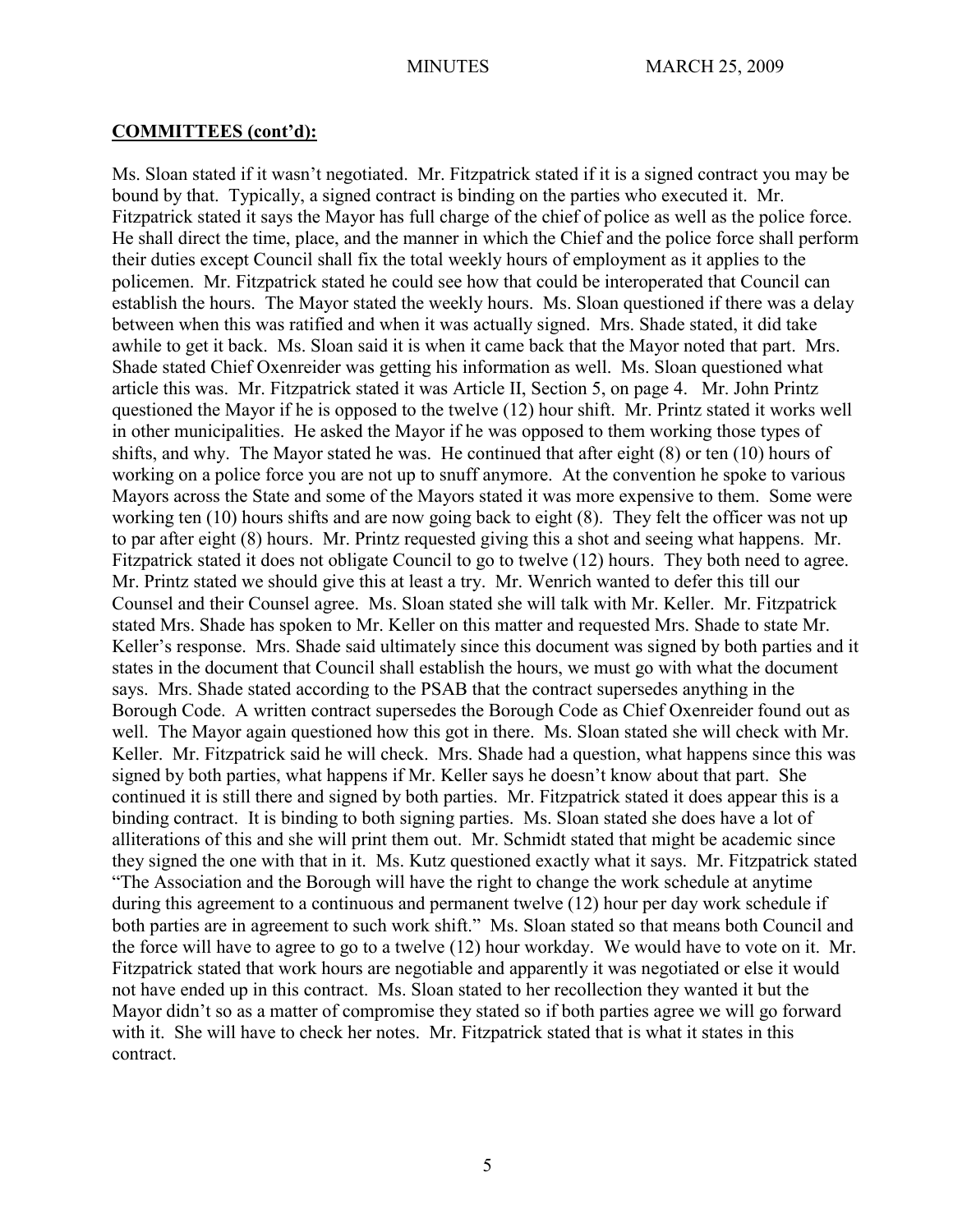#### **COMMITTEES (cont'd):**

Ms. Sloan stated that once the Ordinance is approved for the task force there will be no more meetings. We will have the right to appoint two (2) people to the interim governing body of thirteen (13). The fire company will appoint one (1) member and the Borough Council will appoint one (1) political appointee to the interim governing body.

Mr. Light stated they are having a chain saw and concrete safety event and he would like to have our street crew attend. Mr. Light made a motion to have them attend this free seminar; seconded by Mr. Schmidt.  $AYES - 5$ ,  $NAYS - 0$ ; motion carried. The other item was the amplifier for the sound system. The cost is \$445.01. Mr. Light made a motion to buy the amplifier; seconded by Mr. Schmidt. AYES – 5, NAYS – 0; motion carried. Mr. Light stated Mr. Hart had asked you a while back about buying the fire hydrants from PA American Water Company. Mr. Fitzpatrick stated there was a bill of sale created a while back by them. He thought he forwarded to Mr. Hart. Mrs. Shade stated he said he did not have it. Mr. Fitzpatrick has it. We can do it at the next meeting.

Mr. Schlott stated the advertisement for the sewer plant minor upgrade/expansion was placed in the paper. The second time was this past Sunday. There will be a mandatory pre-bid meeting next Tuesday here at the Borough Hall. The bid opening is April  $16<sup>th</sup>$  at 2:00. There has been a lot of action on this. So far seventeen (17) sets have been sold. The other item is the Chapter 94 Report. The Report is completed and the President must sign them. He explained what was in the report. They do not feel they are in an organic overload however there is a projected overload; this is the same as last year. Mr. Wenrich questioned if we heard anything on the grants. Mr. Schlott stated not at this point. He did hear from someone at PENNVEST and they have a few questions. Nothing has been heard pro or con. The H20 is mid April and PENNVEST meets May  $18^{th}$ .

Ms. Brenda Messina inquired if there is any stimulus money available to help offset the cost of the sewer plant. Mr. Schlott stated the H20 money is actually part of the 800 million dollar referendum that was put on over the summer. In addition, part of the PENNVEST this round, is some federal stimulus money as well. There was also some referendum money from there too. So, the best answer is yes, there is some stimulus money in these grants.

Mr. Schmidt questioned if we heard anything about the closing out of the Authority's accounts. Mr. Fitzpatrick stated they should be closing them out. Mr. Schmidt stated he thought in his memo that if they don't close out those accounts the money will ultimately go to the State. Mr. Fitzpatrick stated not right away; it would be about seven (7) years. Mr. Fitzpatrick said there was a direction put forth that the Authority turnover all their assets and they have signed the documents agreeing to turning over those documents so he is not sure why this is not being done. Mr. Schmidt questioned what we must do to get this done. We are paying and still paying some of their bills. Mr. Fitzpatrick feels the Chairman of the Sewer Committee should look into this. The amount still in those accounts total about \$4,500.00. Ms. White was going to call Mr. Butkus again and see if we can close out those accounts. Mr. Schmidt stated perhaps this is another matter we can discuss at the finance meeting.

The fire engine is back in service and the cost was in the area of \$17,000.00. The other